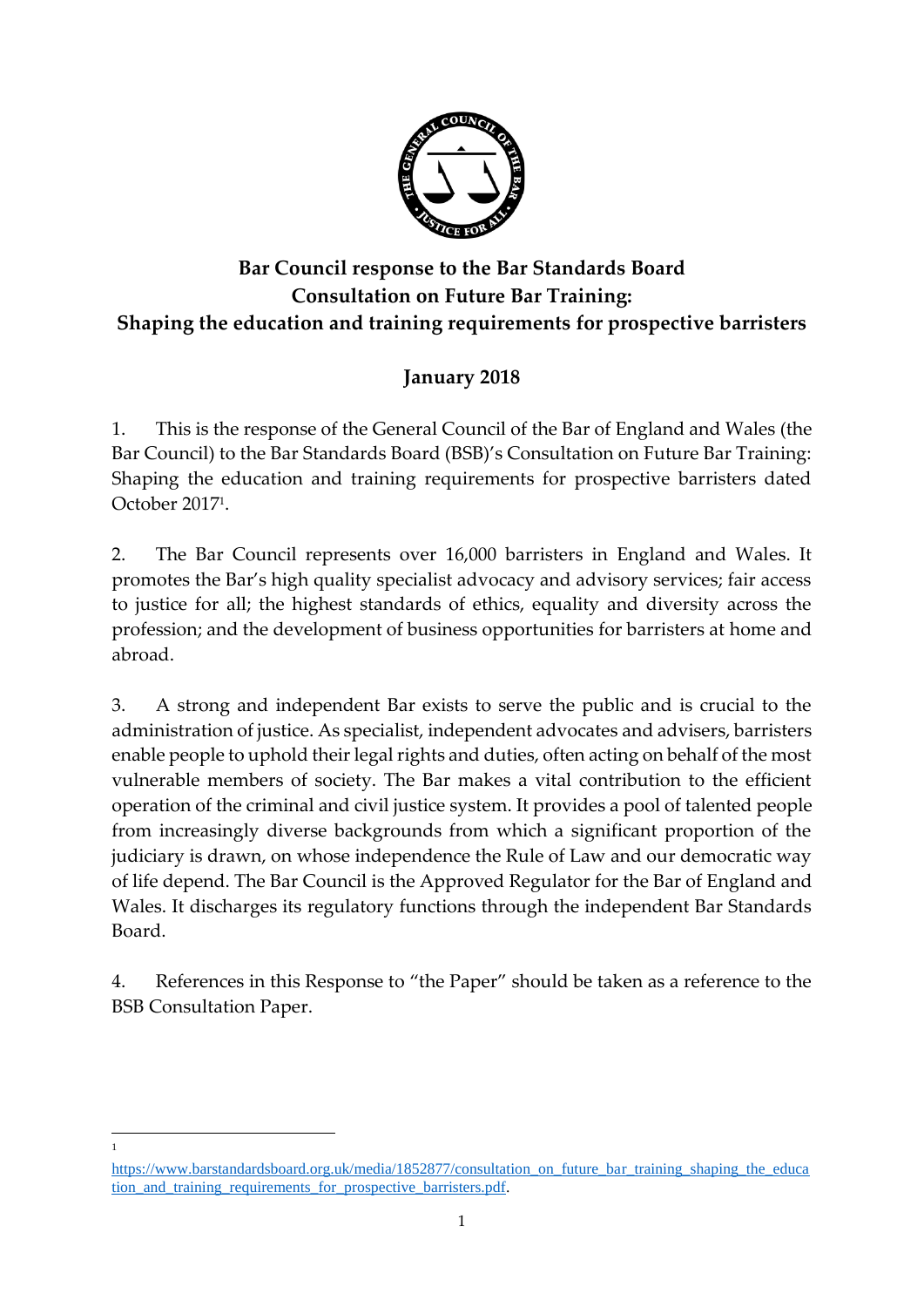#### **GENERAL**

5. This Response has been prepared by the Education and Training Committee, the Employed Bar Committee and the Young Barristers' Committee, all committees of the Bar Council whose membership comprises a cross-section of members of the employed and self-employed Bar, representing all levels of seniority and geography, and with experience in a wide range of fields of practice. It has been approved by the General Management Committee of the Bar Council, and should therefore be taken as the official response of the Bar Council to this consultation.

6. Our answers to specific questions are set out below. It will save repetition if we make three general points that underpin our individual responses to many of the questions below.

7. First, while we accept that the BSB is entitled to raise the questions it does in the Paper, we trust that, in making its final assessment as to the appropriate degree of regulatory oversight, it will have regard to its statutory obligation to ensure that regard is had to the principle under which regulatory activities should (among other things) be proportionate, and targeted only at cases in which action is needed.

8. Secondly, although we have views to offer on all the questions raised as practising barristers with considerable experience between us, we defer to COIC and the Inns concerning the areas in which those institutions have built up an unparalleled expertise.

9. Thirdly, as was made clear in the Bar Council's response to the previous consultation, we disagree that "encouraging greater flexibility" should be a "key principle" of the Future Bar Training exercise. We acknowledge that greater flexibility in some areas could make it easier for commercial organisations to offer employed pupillages either alone or jointly with chambers. We support the position of the Bar Association for Commerce Finance and Industry on this point and agree that greater flexibility should be encouraged where it achieves this objective.

10. However, flexibility should not be seen as an end in itself, but rather as a means to an end. Where flexibility cannot be said to advance an otherwise positive aim, then it should not be adopted for its own sake. Indeed, greater flexibility can sometimes be positively disadvantageous in terms of other aims which the Future Bar Training exercise seeks to promote. The adoption of flexibility as a "key principle" in its own right underlies a number of the issues in relation to specific questions raised below.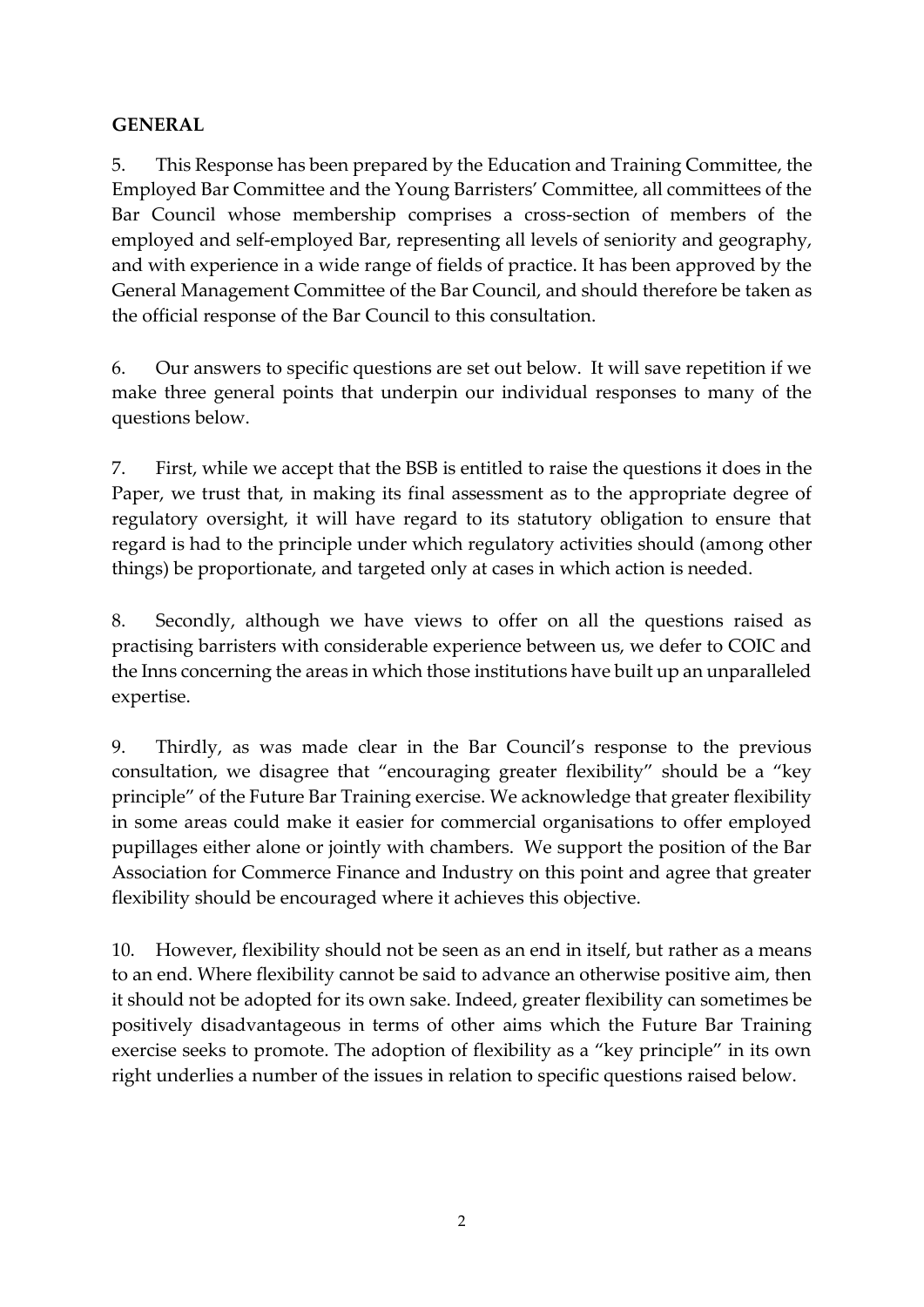11. We summarise the key elements of our response:

(1) The role of the Inns in education and training should continue. Student membership of the Inns should remain mandatory, and there should be no reduction in the number of qualifying sessions. The Inns are best placed to oversee student members of the profession. Any attempt to transfer roles from the Inns to the BSB or to reduce the role of the Inns in Education and Training would be likely to disadvantage those with least social capital, since Inn membership provides a level playing field at the early stages of entry to the profession.

(2) Pupillage should continue to be 12 months long. The present arrangements for Provisional Practising Certificates should remain.

(3) We support a phased introduction of minimum pupillage awards at LWF Benchmark levels provided that (as we think will be the case) this has a positive (or at least neutral) effect on equality and diversity.

(4) Pupillage supervisors should supervise only one pupil at once. The personal, one-to-one, element of pupillage is important.

12. The Bar Council is determined that the Bar should be a profession open to all, with success or failure determined on the basis of merit alone. We recognise that it is not clear whether this has been fully achieved, and that recent research commissioned by the BSB suggests that, after allowing for any differences in prior academic attainment, there may be differences in attainment related to ethnicity and socioeconomic background. The profession faces two parallel challenges: first, to understand what the differences are, at an appropriate level of granularity, and then to identify what causes them; and second and in any event to continue its work to ensure that, at all stages, gender, ethnicity and social background play no part in decision making.

13. This response to the BSB's questionnaire on many issues supports the present arrangements. We want to emphasise that that support for the present arrangements, including our support for the present role of the Inns, stems from a strong conviction that the Inns are the institutions best placed to help achieve the objectives we share with our regulator, including encouraging an independent, strong, diverse and effective legal profession, and promoting and maintaining adherence to the professional principles.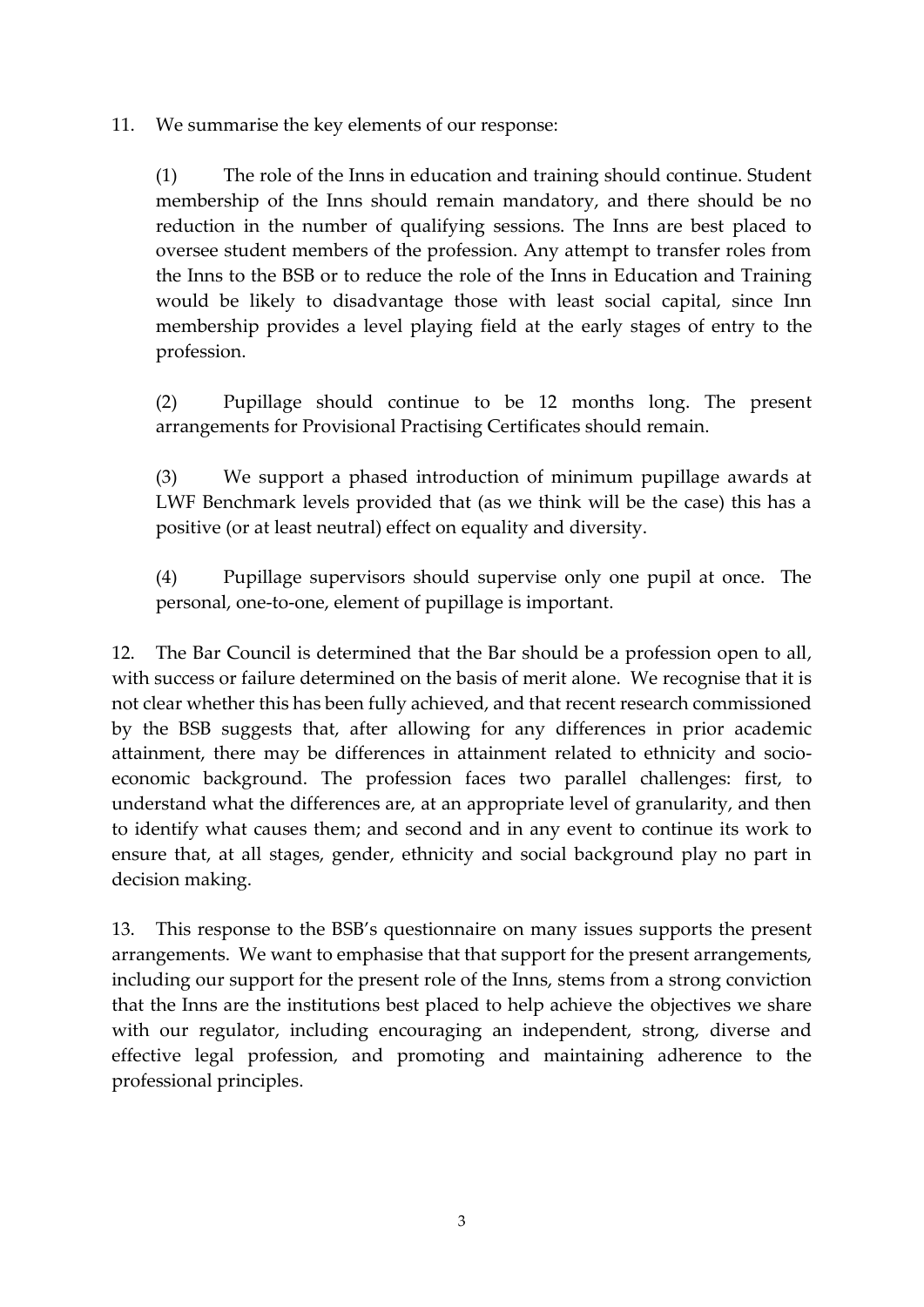#### **THE QUESTIONS**

### **Question 1: Should the BSB have regulatory oversight of students? Please explain why or why not.**

14. No, not any more than is currently the case. There is already oversight of students, by the Inns, together with an existing degree of involvement by the BSB. We agree that some degree of oversight is desirable, for the reasons identified by the BSB. But the reasons supporting further BSB regulatory oversight, which are put forward in paragraphs 51 to 54 of the Paper, do not explain why it might be considered that the BSB should carry out this task, either in place of or in addition to the Inns. Indeed, the BSB recognises (in paragraph 57 of the Paper) that it might not be the most efficient use of the BSB's resources for it to undertake the regulatory oversight itself.

15. We concur, and see no need to change the current arrangements. The regulation of students has been the responsibility of the Inns for hundreds of years. The Inns have an unrivalled body of experience and expertise in that role, which they take extremely seriously. In the absence of any suggestion whatsoever that the Inns may be neglecting that task, it would be disproportionate and unnecessary for the BSB to impose a further layer of regulation.

16. Continuing the present arrangements, in which it is principally the Inns that have oversight of students, seems to us to fit naturally with the decision of Parliament that it is the Inns, and not the BSB, that should be responsible for calling individuals to the Bar. We do not consider that it is likely to accord with Parliament's intention in defining a barrister, in section 207(1) of the Legal Services Act, by reference to a person who has been called to the Bar by one of the Inns of Court, that call would be regarded merely as an administrative exercise. Rather, consistently with the history of the Inns and their established practices in determining who should be called to the Bar, we consider that provision likely envisages a substantive process of assessment, scrutiny of which (without the Inns' approval) may in fact fall outside of the BSB's regulatory competence.

#### **Question 2: Do you think the BSB should continue to require membership of an Inn as a mandatory part of Bar training? Please explain why or why not.**

17. Yes, for two main reasons.

18. The first reason is diversity. Promoting an independent, strong, diverse and effective legal profession is one of the regulatory objectives. Joining an Inn should be a leveller. It does not matter whether you are the child of a judge, or have never met a barrister before in your life: you can join an Inn and you will have the same opportunity to meet barristers and judges, as well as to meet your own peer group.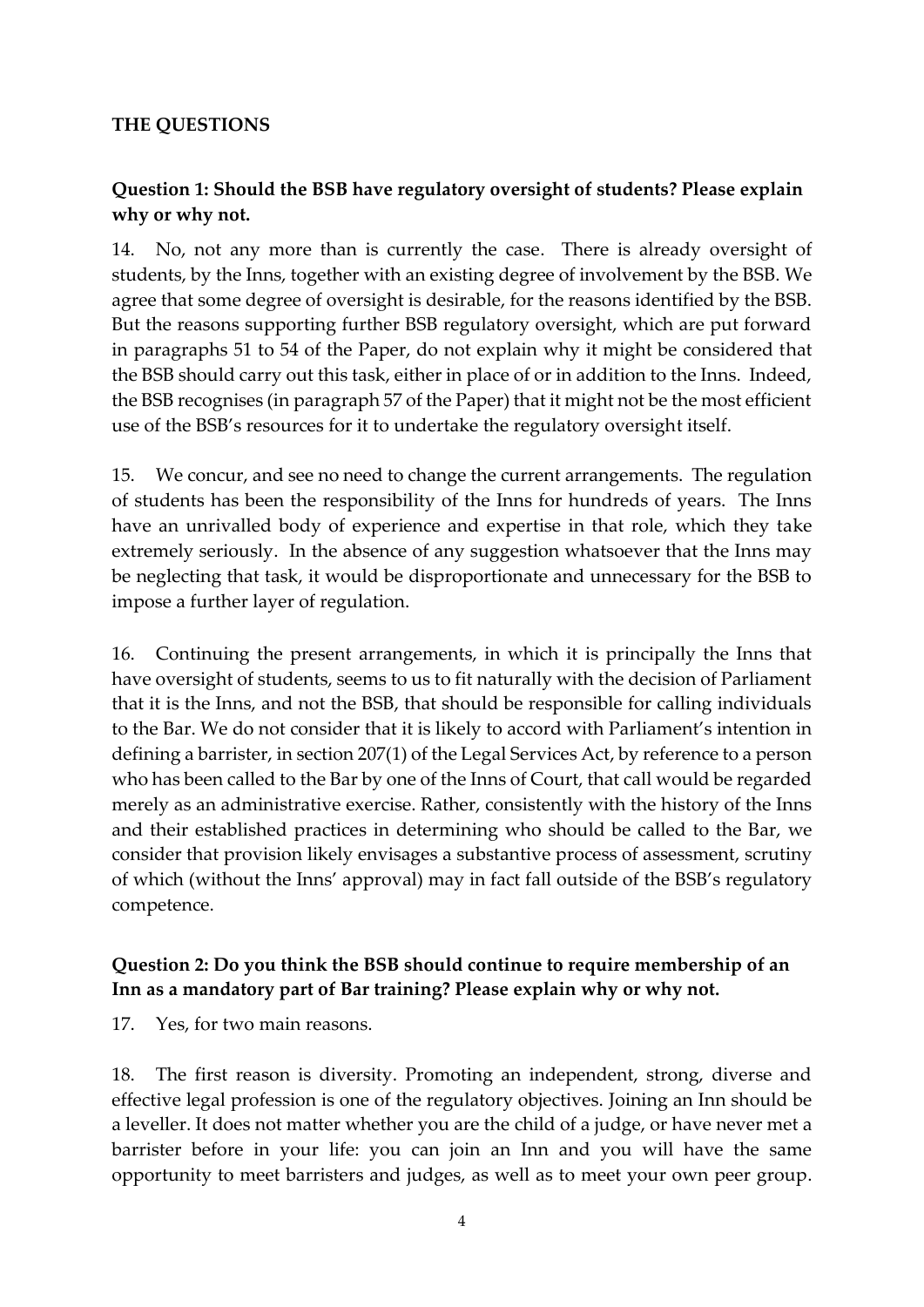We agree with the BSB's suggestion that if membership of an Inn were made optional, it is likely to be those most in need of what the Inns can offer who would be the most likely to choose not to join, because they feel socially different, or are nervous because they will not be part of a group of friends who will be joining together.

19. The second reason is that the Inns play a fundamental role in nurturing and developing the shared culture of the Bar. We believe that most barristers share a culture of adherence to high standards of behaviour and professional ethics, not because they are fearful of punishment if they do not behave properly, but because they share a belief that there is a moral imperative to uphold high professional standards. It is for precisely this reason that, although the USA traditionally had no Inns of Court structure, the legal profession there has established the American Inns of Court to promote high professional standards (*https://home.innsofcourt.org*).

20. This culture is strongly reinforced by two types of institution: the Inns, and chambers. The Inns are especially important during the pre-authorisation stage and the very early stages of practice.

21. We do not believe that the benefits provided by Inn membership could be effectively replicated by any other institution, because there are no other institutions that can currently offer repeated contact both with practising members of the profession of a range of seniority, and with judges. For example, there is a world of difference between discussing one's ethical obligations in a classroom environment with someone who may not be a practising barrister, and talking to someone who has just had to return a lucrative piece of work because of a potential conflict. There is simply no substitute for having access to a large body of one's peers and other practitioners of varying seniority, who have a wealth of experience and with whom a student may come into contact, either formally or informally.

22. Before leaving this topic, we should notice the references in paragraphs 65 and 75 of the paper to perceived conflicts of interests issues that might be said to arise if the Inns of Court College of Advocacy were to enter the market for Bar vocational training, while the requirement for student membership of an Inn is maintained. We will deal with this hypothetical risk, which may never materialise, and which the BSB does not pursue to a conclusion, at the stage at which the Inns apply to become an Authorised Education and Training Organisation. We add, however, that we see nothing in the Inns' proposal that could possibly constitute a conflict of interest, properly so called. If the BSB means instead that the proposals might be vulnerable to claims of anti-competitive behaviour (with which we would also disagree), then we would defer to COIC, which has we understand obtained legal advice to the contrary.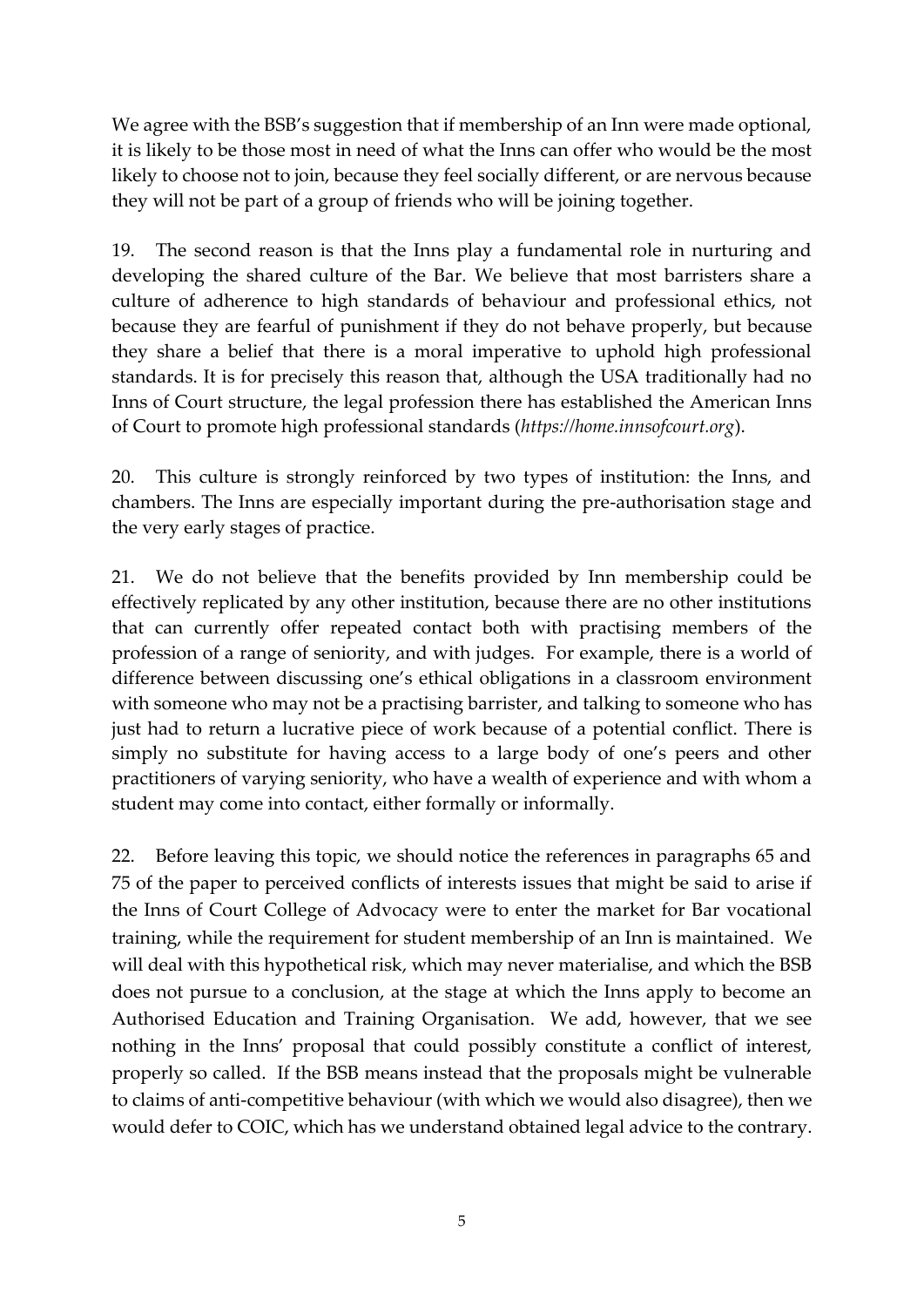### **Question 3: If you answered 'yes' to question 2, do you think the BSB should continue to require "student membership" of an Inn or set the requirement at the point of (or just before) being called to the Bar? Please explain why or why not.**

23. Yes – for exactly the same reason. Students from non-traditional backgrounds need assistance from their Inns as much before as after they are called to the Bar. The Inns provide the opportunity (and insist upon that opportunity being taken) for students to meet barristers; to learn about life at the Bar; to familiarise themselves with much that must initially seem strange; and to appreciate just how much assistance is available (not least from the mentoring relationships with practising barristers offered by the Inns, generally recognised as being of particular assistance in breaking down barriers to entry to professions, which we doubt an educational provider could rival). It is worth pointing out that students who go on to become practitioners continue to require support from their peers, particularly in the early years of practice and at other critical junctures of their life, both professional and personal, such as during maternity and paternity leave and when applying for silk. The requirement for student membership of an Inn flows naturally into these future milestones, at which time the assistance of the Inn can be equally valuable.

24. The level of assistance provided by the Inns should not be underestimated. A study conducted in February 2012<sup>2</sup> calculated the total pro bono training activity offered through the Inns at 29,823 hours each year. We think it inconceivable that any other training provider could hope to match this level of voluntary activity. Moreover, it is of course significant that the activity is provided by members of the profession that the students wish to join, who are often leaders in their field or particular areas of practice, and whom other training providers would be unlikely to be able to engage either at all, or at the same level of minimal cost to students.

# **Question 4: Do you think the BSB should continue to delegate responsibility for educational and fit and proper person checks to the Inns of Court? Please explain why or why not.**

25. Yes. As with the answer to Question 1, these checks have long been the responsibility of the Inns, who have a body of experience and expertise in that role, which they take extremely seriously. Further, we do not accept the premise of Question 5: the BSB has not delegated responsibility for educational and fit and proper person checks to the Inns, because that responsibility forms part of the function of the Inns, as recognised in statute. In the absence of any suggestion whatsoever that the Inns may be neglecting that task, it would be disproportionate and unnecessary for the BSB to intervene.

1

<sup>&</sup>lt;sup>2</sup> The Role of the Inns of Court in the Provision of Education and Training for the Bar.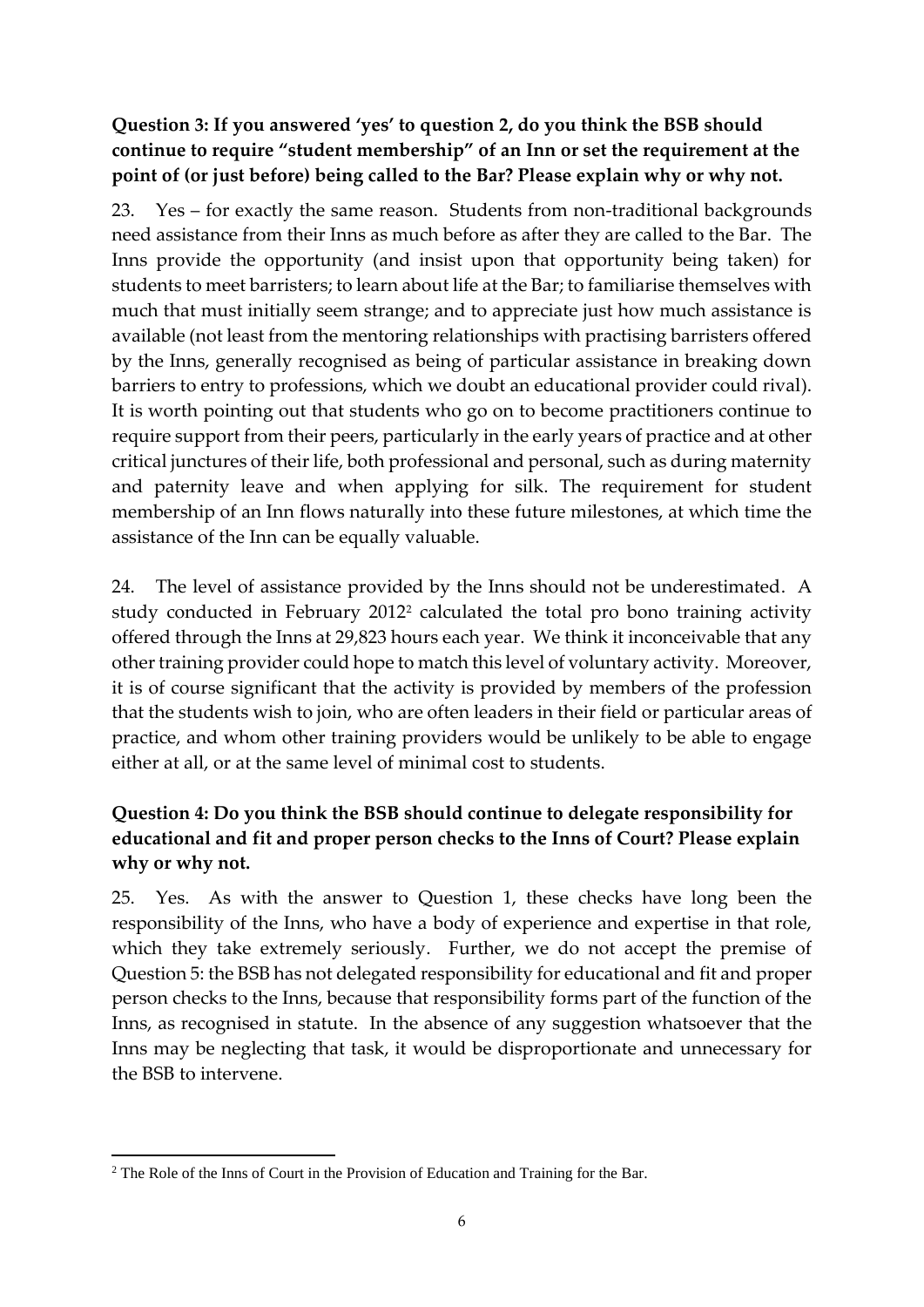26. It is also worth making the point, in this connection, that the checks are in part carried out by the Inns as an administrative exercise, conducted by their staff with competence and economy, and partly by Benchers, who are required to meet and assess the students, providing yet another opportunity for less advantaged students to gain insight about and contact with the Bar.

27. Paragraph 90 of the Paper mentions two cases in the last two years in which education certificates were forged. That is unfortunate, but we find it difficult to see how greater regulatory oversight (or indeed the DBS checks considered next) might have prevented this occurring. While we do not seek to belittle these instances, it is worth noting quite how infrequent they are. We do not consider that BSB intervention would be proportionate, or indeed solve the problem.

### **Question 5: Do you think the BSB should require DBS checks as part of the fit and proper person checks? If you do, who do you think should perform this function and why?**

28. No. The principal reason we oppose them is that they will be wholly unnecessary in the case of the considerable majority of students who do not ultimately make their way into the profession. As a connected point, it is not therefore obvious that the processing of this data can be justified in accordance with data protection principles. Further, DBS checks would add a considerable layer of red tape, unless they can be made fool proof, easy, swift, inexpensive and completely portable (all of which is open to doubt). In the absence of any evidence of a significant failure on the part of the Inns to detect transgressions, a requirement for DBS checks would not be proportionate or targeted regulation. It also does not easily fit with outcome or risk based models of regulation.

29. If DBS checks are required as part of the student's pupillage, or eventual practice at the Bar (for example, because the barrister's practice involves working with vulnerable people), then a proportionate way of administering those checks would be for the pupil's Approved Training Organisation (ATO) to take on the responsibility. This would avoid the time and expense of conducting DBS checks for those students who do not commence pupillage. We therefore consider that DBS checks should be carried out prior to the commencement of the second sixth months of pupillage, if, (but only if), during that period of time an individual will come into contact with vulnerable clients and witnesses.

#### **Question 6: Do you agree with our proposals to improve the current checks as described? Please explain why or why not.**

30. Yes, in part. Given the negligible incidence of forged records referred to in paragraph 90 of the Paper, we do not agree that it would be proportionate for the BSB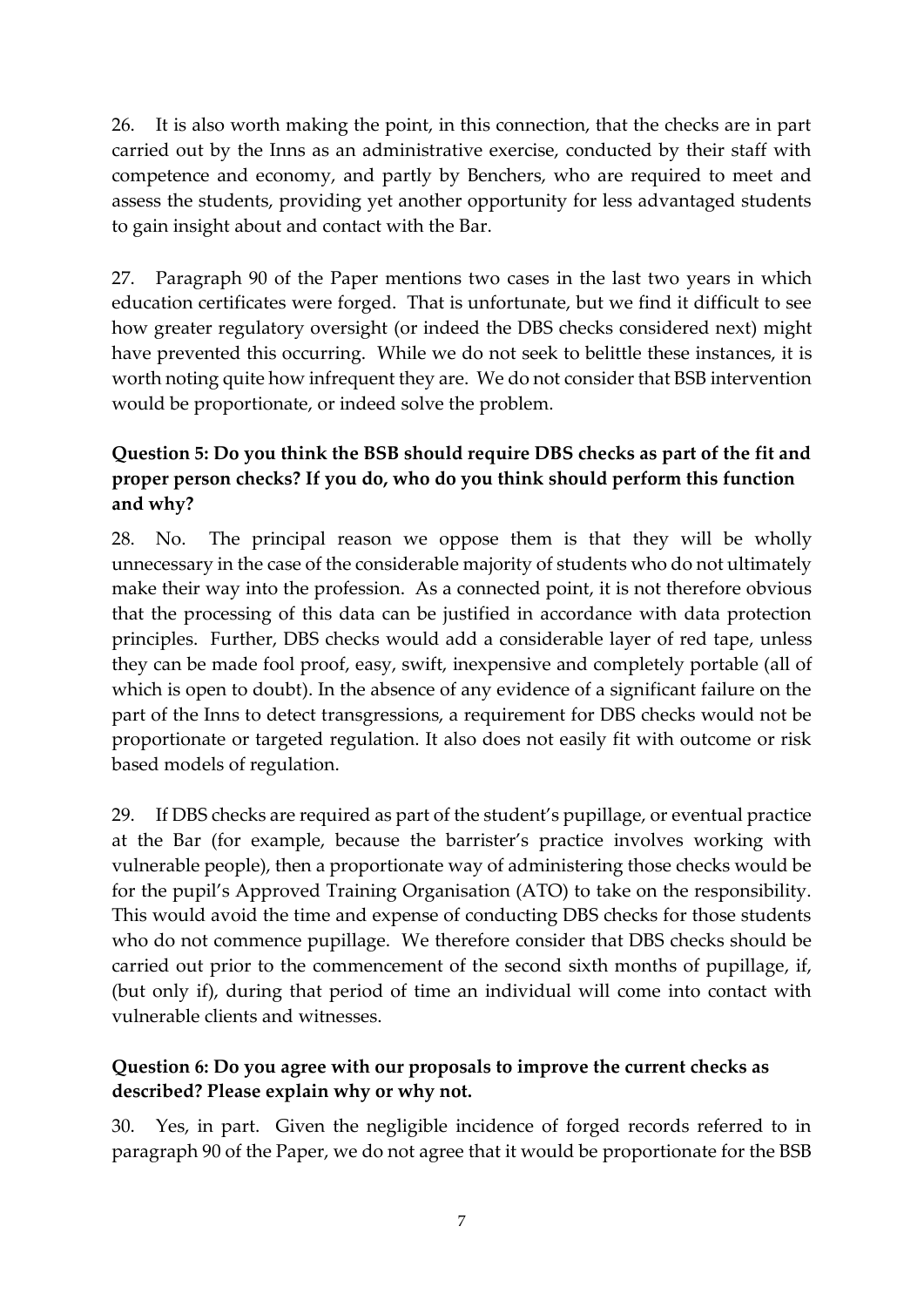to adopt the more proactive approach suggested in paragraph 106. The cost implications of this extension of regulatory activity would be significant.

31. We do, however, agree with the proposal for notification to the BSB referred to in paragraphs 107 to 109 of the Paper. We also agree with the proposal in paragraph 110 for a reduction in the level of prescription within the call declaration.

# **Question 7: Do you think that the Inns or the BSB should oversee student conduct? Please explain why.**

32. The Inns. We make three points. The first is that the Inns have a depth and breadth of experience of dealing with student conduct issues that no other body, including the BSB, could easily match or better. We consider it important to make the point, in this connection, that conduct decisions are made by practitioners who are immersed in advocating and administering the rule of law, and who have every interest in ensuring that prospective entrants to their profession meet the appropriate standards.

33. Secondly, the Inns all have well-resourced and competently administered apparatus for performing this task. As the Paper acknowledges, the resource implications were the BSB to take over the task would be considerable.

34. Thirdly, we again make the point concerning targeted and proportionate regulation. In the absence of any suggestion at all that the current system does not work, we question why it could possibly be thought necessary for the BSB to intervene.

### **Question 8: Do you think that the BSB should continue to prescribe qualifying sessions as part of the mandatory training requirements? Please explain why or why not, including (if appropriate) which elements of the qualifying sessions are particularly useful to be undertaken prior to practice.**

35. Yes. There are two critical components to a qualifying session. The first is the educational component, which is selected to complement the stage of training which the student has reached. The second is the opportunity for the student to mingle with practising barristers, judges and their contemporaries. While the first is obviously helpful to the student's professional development, it is the second that has the greater potential benefit, for the reasons set out in paragraphs 136 and 137 of the Paper. If the element of compulsion is removed, the opportunity to take advantage of the Inns' facility will remain, but particularly in the case of students who are less inclined to participate in activities at the Inn for socio-economic reasons, or for other reasons that cause them to believe they would not fit in, it is unlikely to be taken up to the same extent.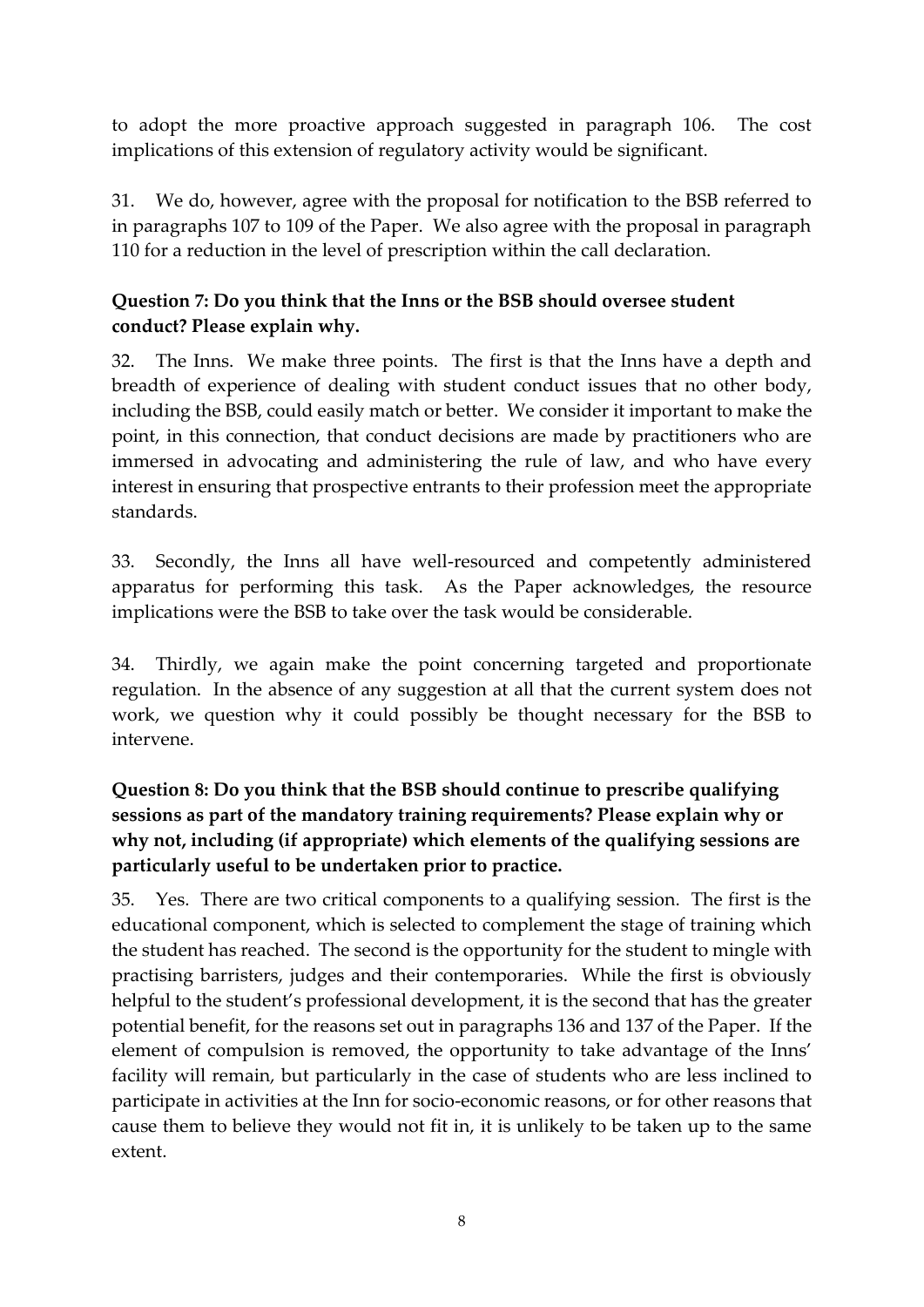#### **Question 9: If you answered 'yes' in question 8, should there be any changes to the existing arrangements, or do you prefer Option B or Option C to reform our oversight of qualifying sessions? Please explain why.**

36. The Bar Council does not agree with the changes suggested by the BSB to the existing arrangements for qualifying sessions. The Inns acknowledge that the current system can always be improved, and do so continuously in any event. However, the requirement for 12 qualifying sessions should be retained. Over the last 35 years, the requirement has been reduced from 36 to 12, in a bid to accommodate some of the difficulties regarding cost and accessibility that are referred to in the Paper.

37. In addition to this, the Inns already operate flexibly and seek to ensure that the qualifying sessions are not London-centric. As one example, the Young Barristers' Committee recently participated in a Joint Inns qualifying session in Manchester. Additionally, four of the sessions may be taken at events held by the Circuits; four sessions may take the form of a residential weekend; and Call counts as one session. The qualifying sessions requirement can therefore translate into only three trips to London, which may themselves be subsidised by the Inns. We therefore resist any further reduction, and indeed would support an increase in the number of qualifying sessions if there were better provision for those students based outside London.

# **Question 10: If you answered 'yes' in question 8, do think that other training providers could provide qualifying sessions? Please explain why or why not, including what elements would need to be delivered by or in association with the Inns themselves to ensure their benefits are to be retained.**

38. For the reason explained in the answer to question 8 above, although other training providers could obviously provide the educational component of the qualifying sessions, we cannot see the merit or sense in that being conducted as a separate exercise. The value of the current qualifying sessions is that the Inns deliver both components to the student in one session, with the educational component providing the framework for the social component. The educational component is delivered by a mix of Inn members and outside speakers, and to that extent there is already external involvement. We do not see the need for any change to this.

39. As we have stated in our response to question 2 above, the Inns play a vital role in maintaining the shared culture of the Bar. Membership of an 'Honourable Society' and regular interaction with senior members of the Bar and judiciary reinforces in students and junior barristers the culture of adherence to the professional standards set out in paras. 1.16 to 1.18; and the personal values, characteristics and behaviour set out in Part 2 of the Professional Statement. The Inns welcome students into the community of barristers and develop in them a sense of responsibility and shared values in a way that cannot be achieved outside this unique institution. Qualifying sessions are central to this.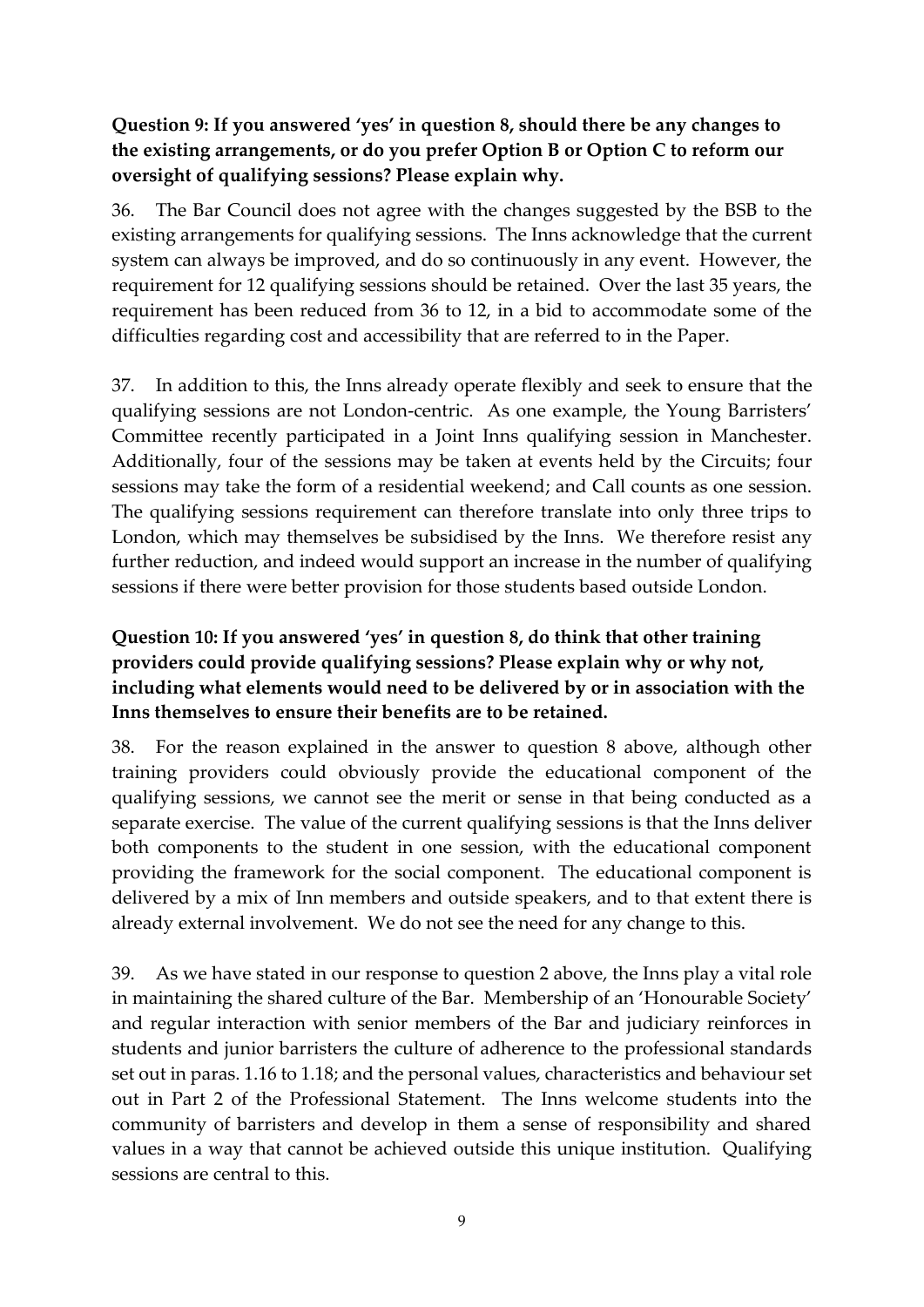40. We think it worth adding that the Inns' sessions are delivered at very low cost, taking full advantage of the fact that high quality, interesting speakers usually provide their services to the Inns gratuitously – something that we doubt could be matched by external providers. Further, students would be at a particular disadvantage in judging the value and quality of qualifying sessions being offered by external providers, particularly if they were offered as a bulk 'add on' at the commencement of a BPTC course.

#### **Question 11: Do you have any alternative suggestions for how qualifying sessions might help students meet the requirements of the Professional Statement?**

41. No.

#### **Question 12: Do you think we should allow pupillages to vary in length? Please explain why or why not.**

42. No. First, we are very firmly of the view that there should be no change to the minimum prescribed length of pupillage. We regard pupillage as indispensable to a barrister's training; an apprenticeship model which leads not only to a thorough grounding in a particular area of practice, but also an appreciation for and understanding of the ethical and other traditions of the Bar. Although we have all had very different experiences, both as pupils, and as supervisors, none of us considers that 12 months is too short or too long, and we are unaware of any view, from any practitioner or ATO, whether in the employed (public or private) or self-employed sector of the Bar, that would support a general reduction in the period. If it is the BSB's impression that the employed bar would welcome a deregulation of this requirement, having consulted widely, neither the Employed Barristers' Committee nor BACFI (who we understand are preparing their own response to this consulatation) have found any support for this amongst ATO's offering employed Bar pupillages currently, or indeed, those organisations who are considering applying to become ATOs. It is therefore the view across the self-employed and employed ATO providers that the ad hoc consideration of waivers, for instance for those with a substantial prior experience in a similar foreign jurisdiction, strike the appropriate balance in making adjustments where a lesser period may be justified. It is also the most proportionate way to mitigate the risk identified in the Paper that ATOs may reduce the length of pupillage too far, which would potentially expose the public to undesirable outcomes.

43. Second, we have seen no evidence that would suggest that ATOs are unable to "design the best possible training plan for their pupils" within the present 12 month period. Rather, that mandatory minimum period provides structure to the planning of such training, and allows Chambers and employers to exchange ideas about best practice with relative ease. As to the comments which relate to practice areas where advocacy experience is limited, in our experience the Chambers involved are already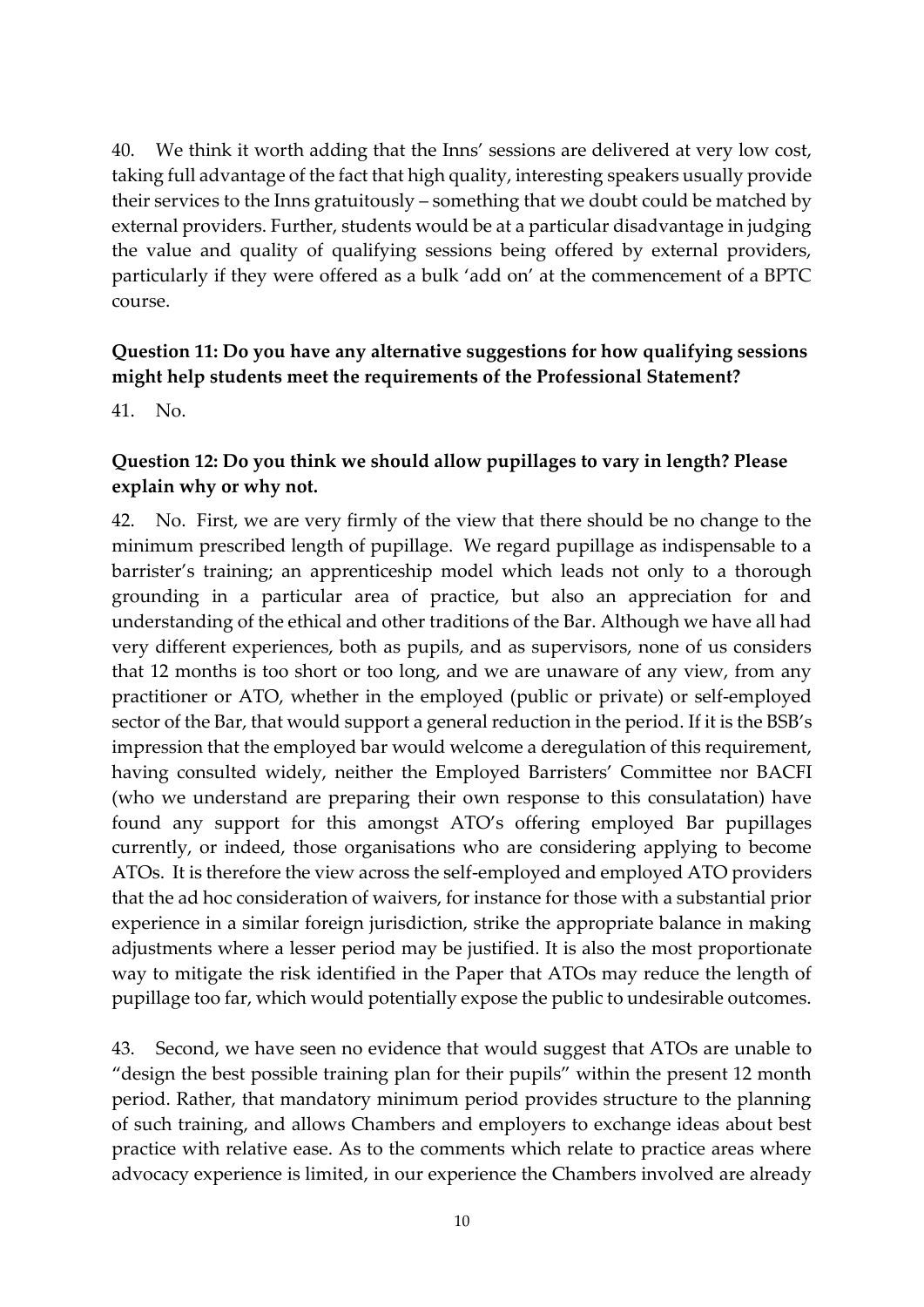able to, and do, plan significant 'in-House' training programmes to supplement any perceived deficiency in this regard. It is of course also relevant that as junior counsel, these barristers will still have fewer advocacy opportunities, so it is not necessarily the case that such individuals are left facing a skills gap that additional time in pupillage could ameliorate.

44. In addition, granting the ability to an individual ATO to vary the length of pupillage as they see fit is likely to lead to a lack of predictability and certainty from the perspective of a potential pupil who is making applications for pupillage. Although all potential pupils could be detrimentally impacted, this change would be likely to have a disproportionate detrimental impact upon those potential pupils who are from non-traditional backgrounds, and could well reinforce the view that alternative legal training, such as qualifying as a solicitor, represents a 'safer' option.

45. Finally, we are concerned that paragraph 167 of the Paper misunderstands the nature of a 'Third Six'. The pupillage, divided at present between a first and second six, is the mandatory minimum training period after which a pupil barrister becomes fully qualified to practise. It can be regarded as a regulatory floor. The decision of an individual ATO to offer a pupil barrister a tenancy in Chambers is conducted by reference to their objective tenancy criteria, which go beyond this. As most commonly understood, a 'Third Six' is a period during which an unsuccessful applicant for tenancy in one set of Chambers is accepted by a further set of Chambers, on a provisional basis, for a further period of time, during which that applicant is assessed by the latter set of Chambers against their own objective tenancy criteria. The additional time is not generally required because the pupil is considered inadequately trained for the purposes of BSB requirements, but because the relevant ATO does not feel it has had a sufficient opportunity to judge the quality of the pupil's work to make a tenancy decision, in line with its own, often higher, standards and expectations. We think that it is simply incorrect to state that "Many chambers require longer training periods but are currently unable to change the 12 month pupillage period." We are unaware of any evidence to support this contention.

# **Question 13: If you answered 'yes' to Question 12, please tell us if you think there should be minimum and or maximum length associated with this change and what should that minimum or maximum length be. Please explain why.**

46. Please see our answer to question 12 above.

# **Question 14: Which option, if any, for reforming the award of Provisional Practising Certificate do you support? Please explain why.**

47. Option D. All the other options seem to us to suffer from the same defect, namely that they create the circumstances in which pupils may be set to work before they are ready. The safeguards necessary to prevent this happening would be complex and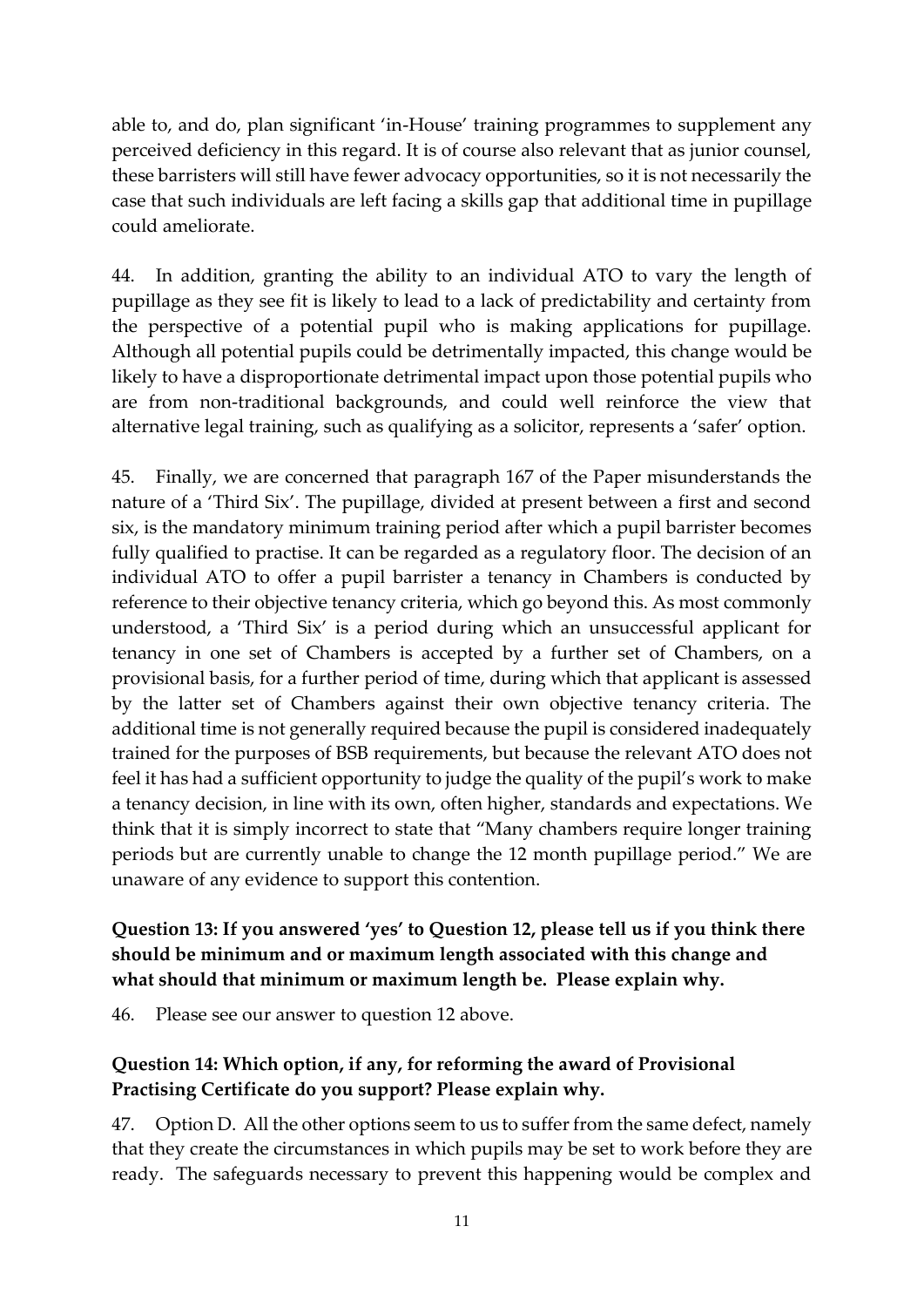expensive to administer. As matters stand, we are jointly of the firm view that the first six months is the minimum period needed, and is necessary for the protection of the pupils (who are frequently vulnerable, not best able to determine suitability to practice for themselves, and relish the security of a substantial period during which they cannot be required to work); of Chambers and employers (who need to ensure a proper period of training, without there being other calls on the pupils' time); and of the public (who are best served by properly trained pupils). Insofar as the Paper appears to set great store by flexibility, we would point out that considerable flexibility is already achievable (and is achieved by Chambers and employers) within the current framework, and that certain of the other examples provided in the Paper risk undermining the objective of maintaining high standards. We comment further on the specific alternatives suggested below.

48. Option A: We do not support the reallocation of decision making from the supervisor to the ATO. This does not sit well with the way in which Chambers and employers are structured or pupillage is organised in practice, and would likely simply result in this function being delegated by the ATO back to a supervisor. If this were not the case, then another problem potentially arises, which is of the ATO 'overriding' the supervisor (who remains best placed to make a PPC decision). At present, as part certifying satisfactory completion of the First Six, a supervisor has to sign a declaration that the pupil has "*completed the relevant parts of the pupillage check list conscientiously throughout this period of pupillage.*"

49. The risk of override is particularly problematic given that the insurance arrangements for the Second Six are those of the supervisor and the second six pupil operates under the cover of the supervisor's insurance. It is far from clear whether BMIF or other relevant insurers would be willing to extend cover under the circumstances envisaged by Option A. Even if the supervisor effectively remained in control of decision making, the impact on pupils is potentially uncertain and unpredictable, because there is more room than at present for supervisors to make a decision based on personal risk appetite having regard to their insurance.

50. Option B: We note from the outset the comment at paragraph 180 that "*We would anticipate that many organisations will continue to encourage pupils to apply for a PPC after six months*". In such circumstances, the case for regulatory intervention is not strong. Furthermore, the objections applicable to Option A also likely apply, and the examples of "*greater flexibility*" that it is suggested are not available under the present regulatory framework are either misconceived or undesirable changes.

51. As far as foreign qualified lawyers or solicitors are concerned, it is not at all clear why the BSB believes the current system of waivers is inappropriate. In any case, allowing the approach for this category to dictate the approach for the training of barristers more generally would be to allow the tail to wag the dog. As to varying the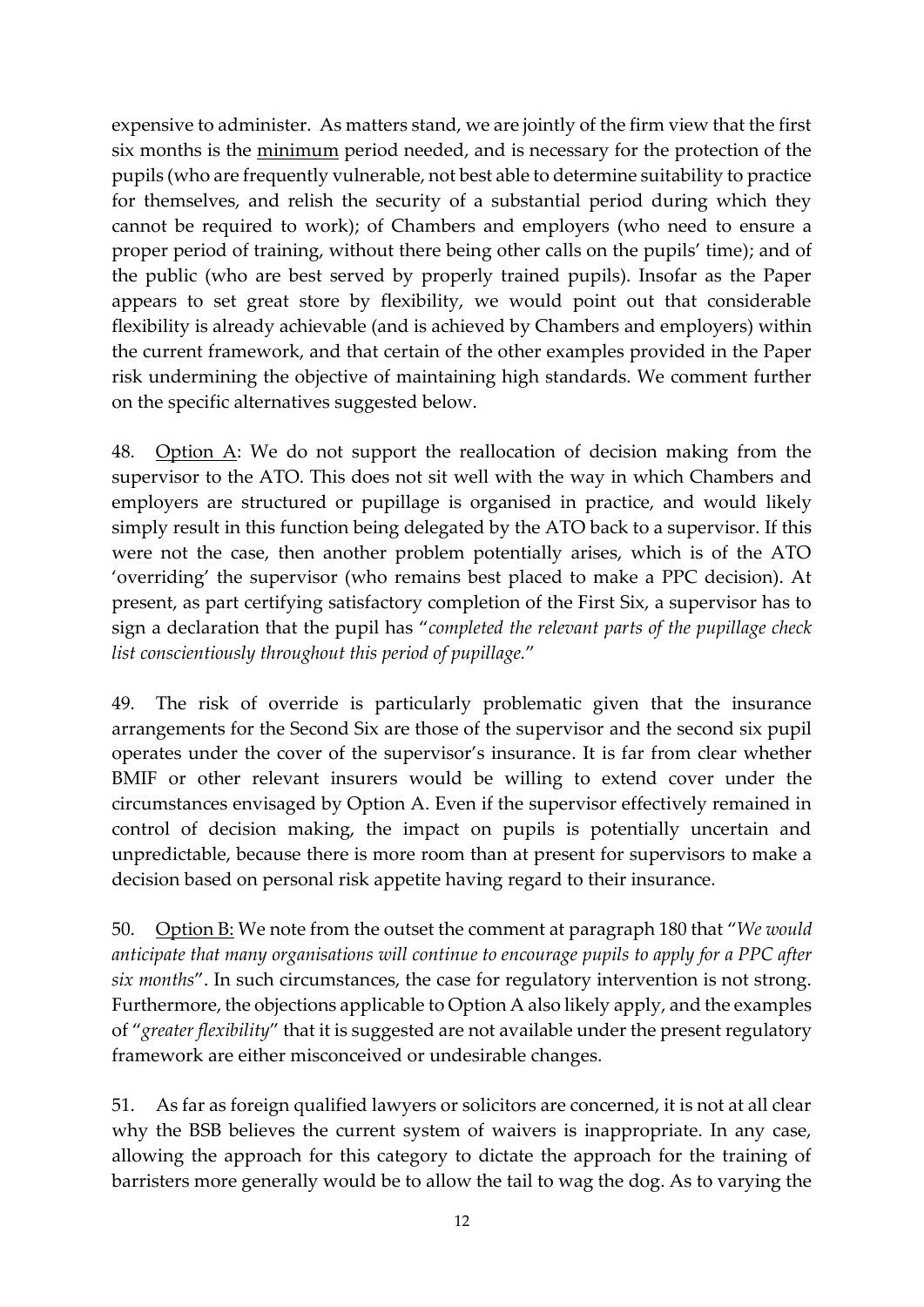practising or non-practising periods to meet the needs of that particular practice area, we have seen no empirical evidence that this is required in order to allow pupils in those areas to achieve regulatory competence. Further, insofar as this is a reference to areas in which advocacy experience for pupils is more limited, Chambers and employers already take flexible approaches within the current framework, as set out above in response to Q12. Turning to the award of a PPC when the pupil is ready, we repeat our view that it is unlikely in the extreme that this would be at a time before six months as a pupil, and there are good reasons to maintain that as a minimum requirement. Insofar as a pupil is not ready even after six months, we would expect that a supervisor would feel able, consistently with the declarations that are currently required to be made as to progress against the checklist, to refuse to sign off the forms for satisfactory completion of the First Six until the relevant deficiencies were remedied. We have already set out our view as to pupillages of a different length, and need not repeat it except to say that we do not consider it a positive change.

52. Finally, we note that the likely result of organisations reviewing pupils' progress at set (and possibly multiple) times imposes an increased burden upon ATOs, Heads of Chambers and supervisors. When set in the context that the flexibility envisaged is already catered for within the current framework, and that the potential other examples of flexibility are undesirable, this option is entirely unattractive. It is not clear how this is thought to offer an additional "*regulatory "checkpoint"*" as compared to the current framework, nor why, if this is the "*main advantage*", why this is a compelling factor in favour of change.

53. Option C: We are extremely concerned that the Paper views as a particular advantage of this option that an ATO could "*avoid the additional administrative burden of having to make decisions in respect of each individual pupil*". By its very nature, the pupillage process impacts individuals in different ways, and there is a risk to the public if oversight were to be reduced in favour of a 'block' authorisation for several individuals without regard to their circumstances. We do not understand how this can be consistent with the "*key objective*" of "*maintaining high standards*".

54. Again, as it is difficult to see how even those with prior experience are likely to be ready to practise before having spent six months as a pupil, the envisaged flexibility risks undermining high standards of training. Even for those with previous practical experience in another common law jurisdiction or experience as an English solicitor, the nuances of actual practice at the English Bar, particularly as far as procedure is concerned, means that a significant amount of additional training will be required.

55. Whilst we note that paragraph 187 of the Paper regards a "*fixed point of awarding the PPC … for all pupils, determined in advance*" as a particular disadvantage, we could not disagree more. We have seen no evidence to suggest that the current arrangements as regards the PPC places pupils under "*undue strain*", and to make a change on this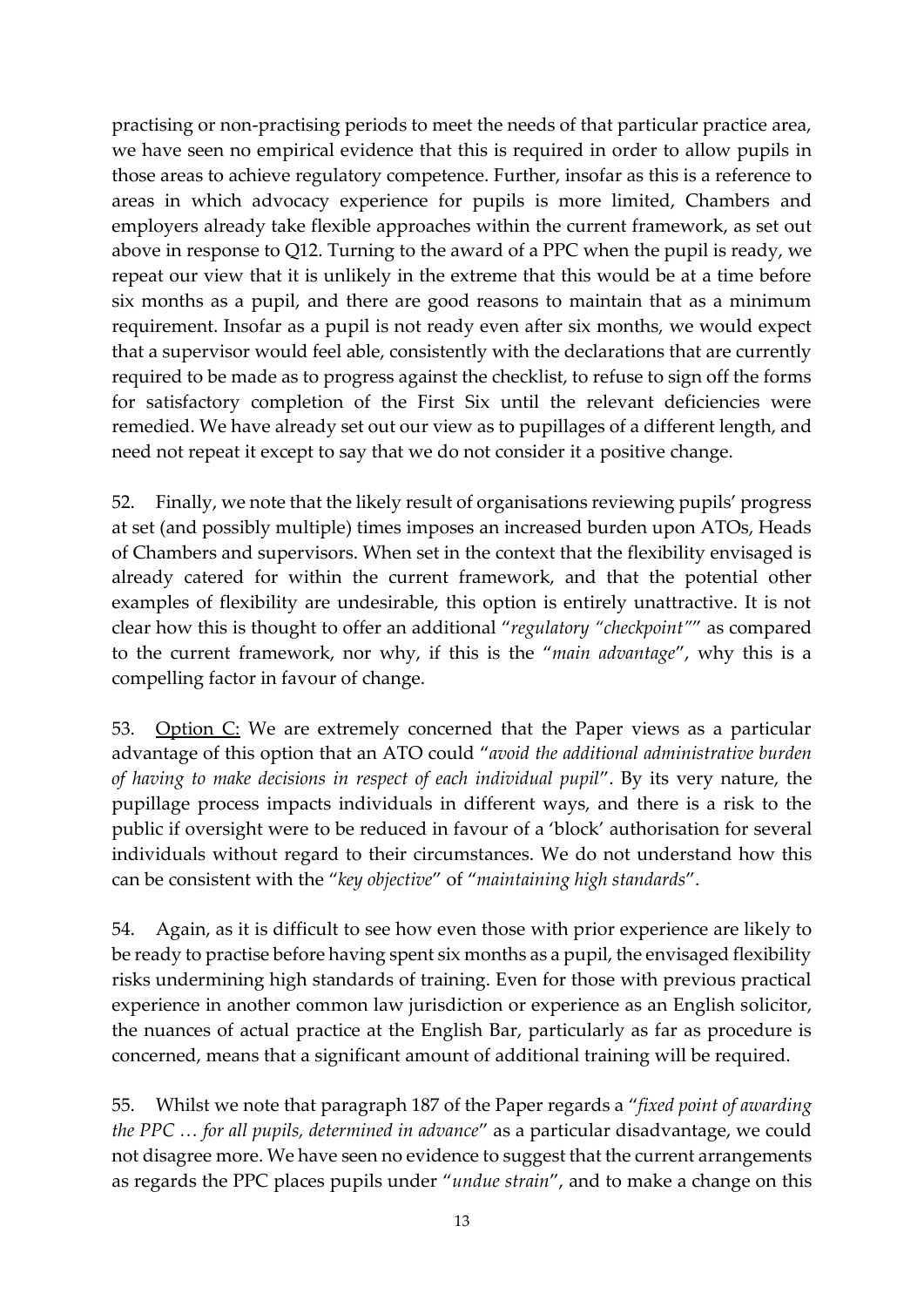basis would be flawed. Even if this were the case, or it were the case that organisations feel under pressure to sign off pupils who are not ready to practise, these concerns would need to be weighed against a process which is largely working well for the other pupils and ATOs, and also against the potential detriment involved in making the changes suggested. We would not expect that such an exercise would lead to Option C being adopted.

#### **Question 15: Do you think the minimum pupillage award should be raised? Please explain why or why not.**

56. In principle, The Bar Council supports the proposition that pupils should be paid at the LWF, subject to the caveats below.

### **Question 16: If you answered 'yes' to question 15, should we use the National Living Wage or the Living Wage Foundation benchmark for the minimum award? Please explain why.**

57. We support the use of the Living Wage Foundation benchmark for pupillage award. Payment below this level increases the risk of students who are not from wealthy backgrounds not being able to afford pupillage and may ultimately be a factor potentially decreasing access to the Bar. Anecdotally, many pupils receiving the minimum or low pupillage awards struggle to afford accommodation, particularly in London. At present, all Inns offer means tested awards for the pupillage year<sup>3</sup>, which reflects the reality that continuing to pay £12,000 per annum as a minimum is not financially viable for those receiving such awards, especially for those pupils who are unable to earn money during their second six months of pupillage (although we of course recognise that many do so and supplement the award in that way).

58. However, we are aware that 35% of pupillage awards are less than £20,000<sup>4</sup> and are concerned that an unintended consequence of increasing the minimum award may mean that fewer pupillages are offered. We feel that this risk may be mitigated through the provision of the Pupillage Matched Funding Scheme run by the Council of the Inns of Court, which may assist in the funding of pupillage awards for those chambers who would otherwise struggle to pay an increased minimum award. However, for the same reason, we feel that the minimum award should be phased in over several years to avoid a decline in the number of pupillages. This would also

 $\overline{a}$ 

<sup>&</sup>lt;sup>3</sup> Lincoln's Inn offers £60,000 per year and usually makes up to 50 awards. Recipients on minimum awards can expect to receive approximately £4,500. Middle Temple offers Pupillage Support Grants (for pupillage awards up to £20,000 in London and £17,500 outside London) and Pupillage Hardship Grants (for pupils facing unexpected financial hardship). Gray's Inn offers Ann Goddard Pupillage Scholarships to pupils at publicly funded sets. On average, eight to nine awards are made, which usually range between £5,000 and £9,000 each. The Inner Temple Marshall Hall Trust offers Benefactor Scholarships for those with a minimally funded pupillage. It will provide a minimum of £10,000 in 2017.

<sup>4</sup> The Paper, paragraph 207.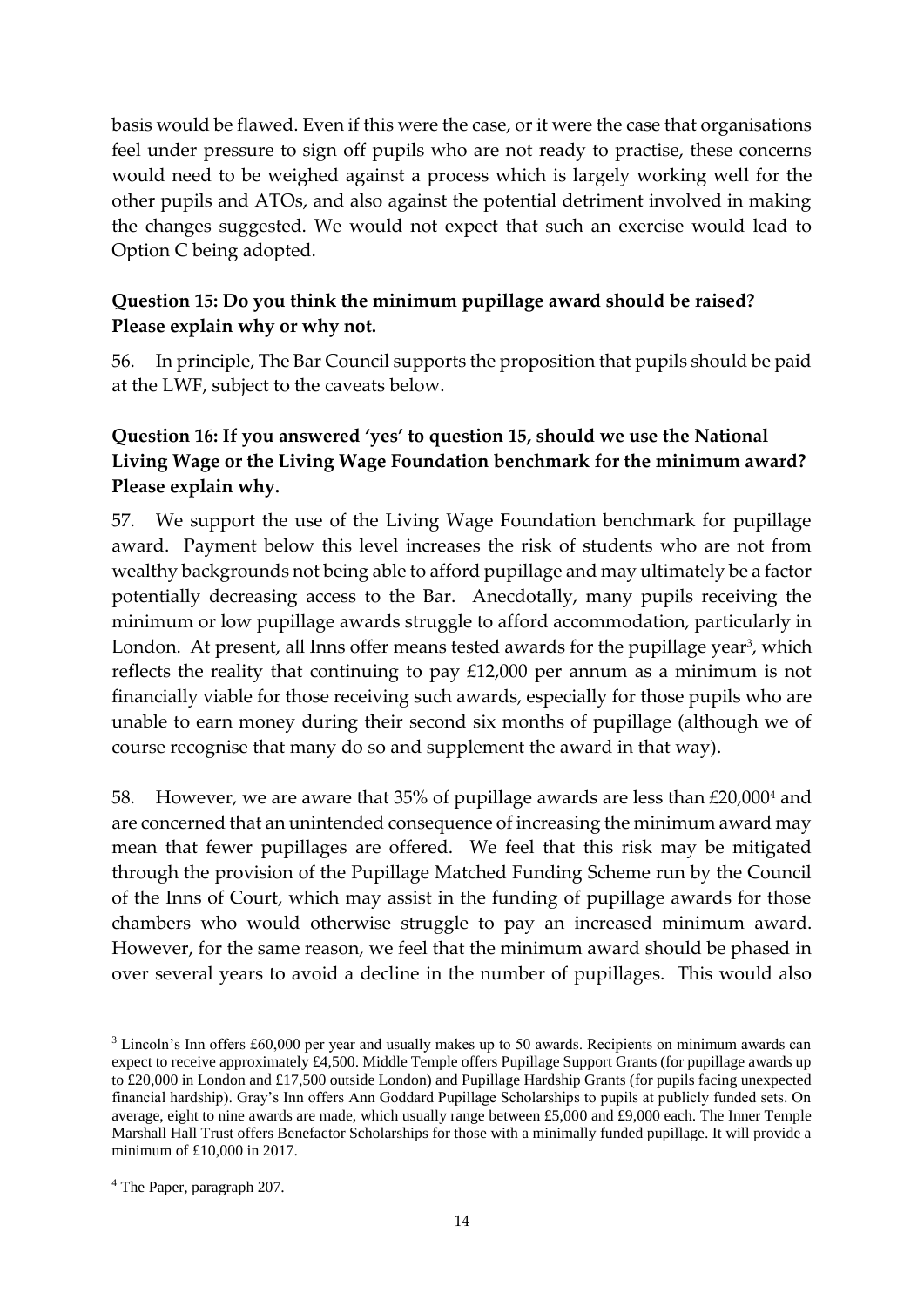allow the BSB to monitor the impact of the increase in the minimum award and potentially to suspend it if the number of pupillages were materially impacted.

59. Given that many chambers offering the minimum award for pupillage are in areas of law that are publicly funded and historically have higher numbers of women and BME barristers, we consider that a robust Equality Impact Assessment is needed to consider what if any effect any changes in the minimum award will have on these groups. However, for the reasons outlined above, we feel that increasing the minimum award may actually be beneficial from a diversity perspective.

#### **Question 17: Do you think the current exemption from the funding rules for transferring lawyers should be removed? Please explain why or why not.**

60. Yes, for exactly the reason given in the Paper.

### **Question 18: Do you agree that we should introduce re-authorisation of Approved Training Organisations (ATOs), as outlined above? Please explain why or why not.**

61. Yes. Given the importance that we attach to properly-conducted pupillages, we think it essential that ATO's should be both properly authorised, and periodically reassessed.

# **Question 19: If re-authorisation were to be introduced, how many years do you think the defined authorisation period should last (e.g. 3 or 5 years, etc)?**

62. We think that reauthorisation every three years would definitely be too frequent. It would also be burdensome and costly. We take much the same view about reauthorisation every five years, and would suggest 10 as striking a balance between the applicable regulatory principles. If, in any given case, the BSB considers that an ATO requires more regulatory attention, then that should be (and no doubt already is) an option it could pursue.

# **Question 20: Do you think the BSB should allow pupil supervisors to supervise more than one pupil? Please explain why.**

63. No. The rules were changed in 1992 for good reason (although the incidence of multiple pupils per supervisor was very low even then). We are unaware of any driver for change. If properly conducted, pupillage is a very intensive process, placing heavy demands upon the supervisor. Busy barristers, whose practices are therefore likely to be of most use to the pupils they supervise, are quite unlikely to have the time to devote to the proper supervision of more than one pupil at a time.

64. If the BSB relaxes this requirement, we foresee that a two tier system will emerge, with better qualified (and therefore more marketable) pupils being those under single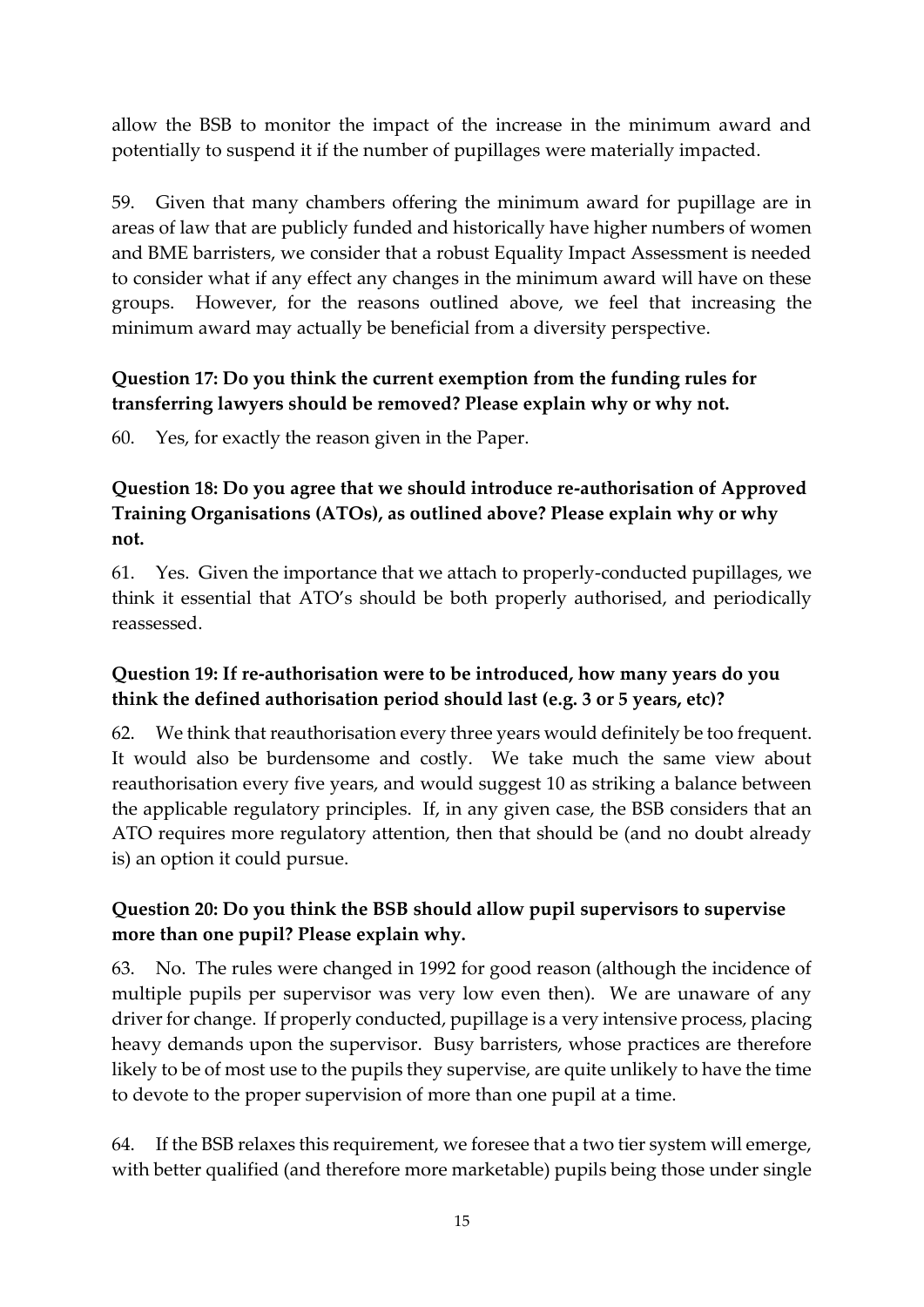supervision. Again, this two tier system is likely to impact primarily the publicly funded bar, which we regard as undesirable for obvious reasons.

65. We do not regard as remotely persuasive the support for deregulation. First, the notion that the responsibility for proper supervision should pass from the supervisor to the ATO seems to us to be a retrograde step. Supervision should carry with it a heavy burden of responsibility, given the importance of the function. The organisation does, of course, have an interest in ensuring the competence of its supervisors, but it is not better placed for taking responsibility for such considerations as whether supervisors are giving adequate time to their pupils. Secondly, we doubt that the point made at the end of paragraph 239 is a practical consideration: organisations that are too small to offer each pupil an individual supervisor are quite unlikely to wish to offer many pupillages, in any event.

66. Following on from this, employed practitioners balance busy legal practices, often coupled together with additional administrative responsibilities, such as management responsibilities, and a closer involvement in the business decisions of their organisations, as compared to their self-employed counterparts. Therefore, insofar as this question relates to practices at the employed bar, and the one-to-one supervision of pupils, again those employed barristers who currently are pupil supervisors are adamant that having more than one pupil would make it difficult to dedicate the proper time for the development of the pupil and to discharge the supervisory obligations to a high standard<sup> $5$ </sup>. There is also a value to the cohesion of the Bar, in that there is a shared experience amongst barristers, across all practice areas and whether in self-employed or employed practise, that at the commencement of their legal working life, all barristers benefit from the dedicated one-to-one supervision of a pupil supervisor.

67. Notwithstanding all of the above, we support the proposition that the requirement for the BSB to be supplied with names of supervisors should be dropped, provided always that the requirement remains that there should be one pupil per supervisor. Secondly, we support the notion that ATO's should also bear responsibility for the way in which pupillage supervision is provided, although, as we have said, the primary responsibility should be that of the supervisor.

#### **Question 21: Should the BSB prescribe pupil supervisor training outcomes? Please explain why or why not.**

68. Yes. This is of course consistent with our firm view that competent supervision is essential, and that all supervisors should have the same training objectives.

<sup>1</sup> <sup>5</sup> We make this assertion with the complete support of not merely the Employed Bar Committee, but also BACFI.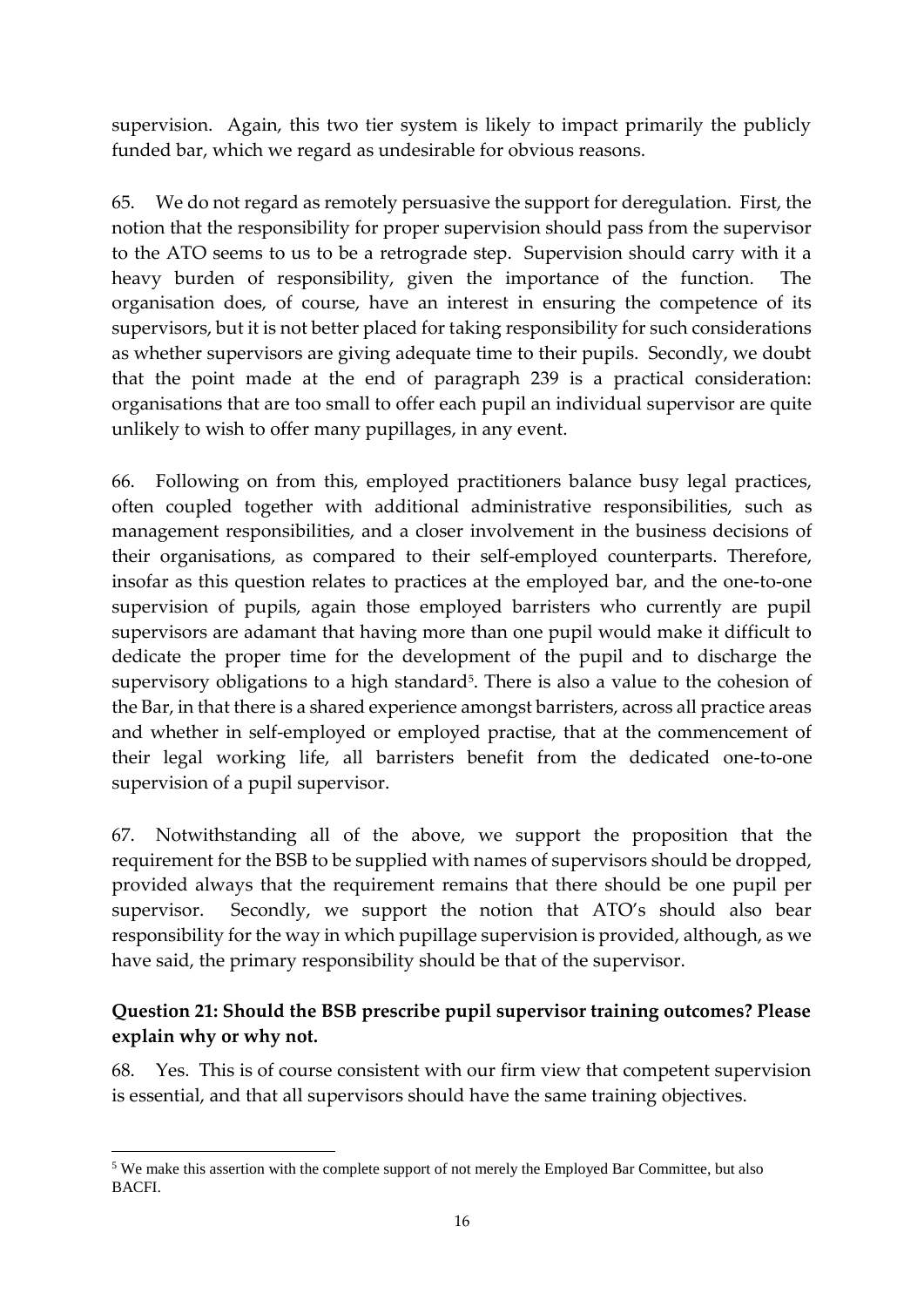### **Question 22: How should the BSB seek assurance that outcomes in pupil supervisor training are being delivered?**

69. The Inns have a long history of involvement in best practice with pupillage. They each have considerable, and efficient, support structures, using volunteers from the Bar and Bench. Finally, and most importantly, they have a vested interest in ensuring that the best possible training is provided. This suggests that the Inns are in the best position to ensure that this important task is properly carried out. That should be sufficient assurance to the BSB that the outcomes in pupil supervisor training are being, and will be, delivered. Notwithstanding this, we support the reauthorisation of ATOs and mandatory refresher training for pupil supervisors (see our responses to Questions 18, 19 and 25).

### **Question 23: Should organisations be required to provide this assurance during the authorisation process? Please explain why or why not.**

70. Please see our answer above.

### **Question 24: Should the provision of pupil supervisor training be opened up to other providers (other than the Inns)? Please explain why or why not.**

71. For the reasons set out in answer to question 22 above, our answer is no.

### **Question 25: Should regular refresher training be mandatory for all pupil supervisors? Please explain why or why not.**

72. In our experience, pupil supervisors and ATOs review best practice between themselves, and go beyond the minimum standards required by the BSB - for example, via the Bar Council Pupil Supervisor Network. Having said that, we accept that if ATOs are reassessed, in line with our answer to Question 18, then pupil supervisors should be reassessed as well.

# **Question 26: If you answered 'yes' in Question 25, how often should it be undertaken (e.g. every 2, 3 or 5 years)?**

73. rQ52.5 of the BSB Handbook allows the BSB to remove a barrister's name from the register of approved pupil supervisors if the barrister has not acted as a pupil supervisor for the previous five years. This strikes us as an appropriate stage to require refresher training; more often than every five years would be too burdensome and every ten years would be too long for individual barristers (although not for ATOs, as per our answer to Question 18).

**Question 27: Should delivery of mandatory courses for pupils be opened up to other training providers? Please explain why or why not, specifically considering the risks and benefits.**